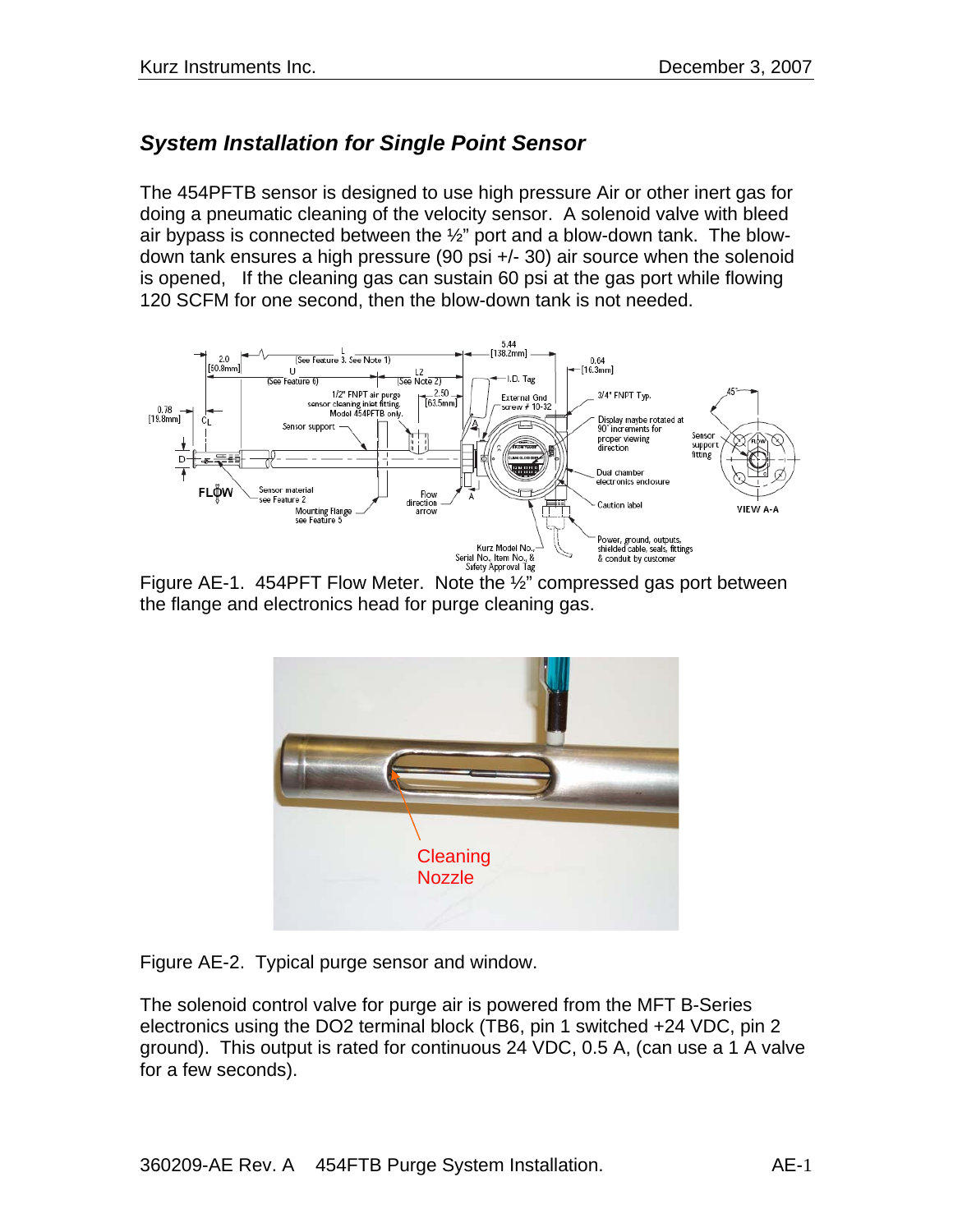#### **Cleaning Gas Requirements**

| Gas                      | Clean Air or inert gas   |
|--------------------------|--------------------------|
| <b>Pressure</b>          | 105 PSIA +/- 30 psi      |
| <b>Purge Consumption</b> | 2 SCF/purge @ 1 second   |
|                          | valve open time          |
|                          | ~120 SCFM flow rate when |
|                          | valve is open.           |
| <b>Bleed Flow Rate</b>   | 0.1 SCFM                 |

# **System Installation**



Figure AE-3. Typical system setup for 454PFT flow meter. All components available from Kurz.

If space permits, mounting the purge valve and bleed adjacent to the Flow sensor mounted from its 1/2" port will simplify the mounting requirements for this system and its wiring. A flex hose connections to the pressure source and control valve will simplify routine maintenance where the sensor is pulled out of the process for inspection of its dirt build up.

### **Bleed Flow Setting**

Bleed flow rate is set to keep process gas out of the inside of the sensor and thus corrode the flow meter. To little bleed flow does nothing, too much interferes with